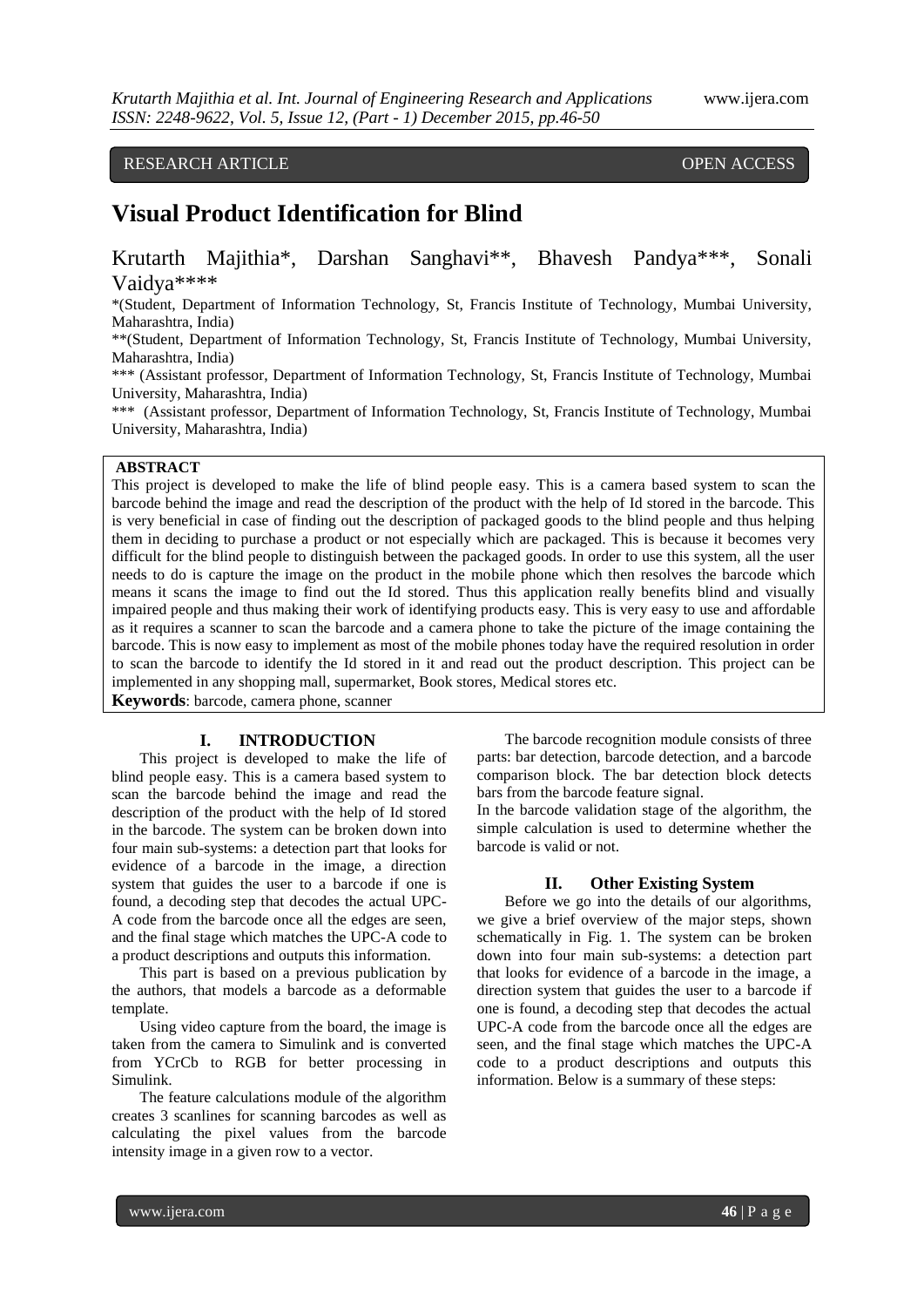

#### 1. Detection:

- (a) Lines in 4 different orientations swept to determine collection of edge points with alternating polarities.
- (b) Line scores tallied in direction perpendicular to sweep direction to get 2D representation of possible barcode areas.
- (c) Orientation entropy used to eliminate false positives (e.g. dense text).

#### 2. Direction:

- (a) A maximal bounding box to enclose the detected barcode is calculated.
- (b) The user is directed to the barcode by voice commands until enough edges are seen.

#### 3. Decoding:

- (a) Slices with maximum number of edges are found and edges localized with sub-pixel accuracy.
- (b) Maximum likelihood (ML) estimation of the fundamental width and fixed edges.
- (c) ML estimation of the barcode digits using the check bit.
- (d) Detection attempted both right side up and upside down.

#### 4. Output:

(a) Product information retrieved from database and read out.

#### **III. Proposed System 3.1 Algorithm for Finding Barcodes**

# 1D barcode patterns are characterized by a

rectangular array of parallel lines. The particular

symbology we focus on in this paper is UPC-A (Fig. 2), which is widespread in

North America and encodes a total of 12 decimal digits (one of which is a checksum digit that is a function of the preceding eleven digits). The UPC-A pattern contains a sequence

of 29 white and 30 black bars, for a total of 60 edges of alternating polarity.



The code axis runs left to right in this image and the bar axis runs vertically upwards. Note that the bar patterns representing any specific digit have opposite polarity on the left and right sides of the barcode. Any algorithm for finding a 1D barcode will conduct some sort of search for linear edge features in an image. While simple pre-processing steps such as intensity binarization and line extraction may be useful for identifying these features when they are clearly resolved, these steps may fail when the barcode is viewed from a distance. Instead, we decided to begin our detection algorithm by drawing on a simple, local image cue: the direction of the image gradient. The important signature of a barcode region is that, among pixels where the image gradient is significantly above zero, nearby pixels in the region have gradient directions that are either roughly aligned (corresponding to edges of the same polarity) or anti-aligned (corresponding to edges of opposite polarity). Thus, in the first stage of our detection algorithm, we calculate the image gradient everywhere in the image, and at all locations where the gradient magnitude is above a threshold (which we refer to as edge pixels) we calculate the gradient direction as an angle from 0 to 2\_. Next we scan the image in four different orientations: horizontal, vertical, and both diagonals  $(\pm 45\degree)$ . Let us consider the horizontal orientation first. The scan is conducted in raster order (top row to bottom row, and left to right within each row), and we search for edge pixels whose orientation is consistent with vertical bars. For each such edge pixel, we search for a nearby "mate" pixel with the opposite polarity. Once a sufficient number of these pixels are found close by on aline segment, this segment is saved for the next step which sweeps the lines in a direction perpendicular to the first sweep direction to see if there are any approximately consecutive segments that have similar beginnings and ends. If a number of candidate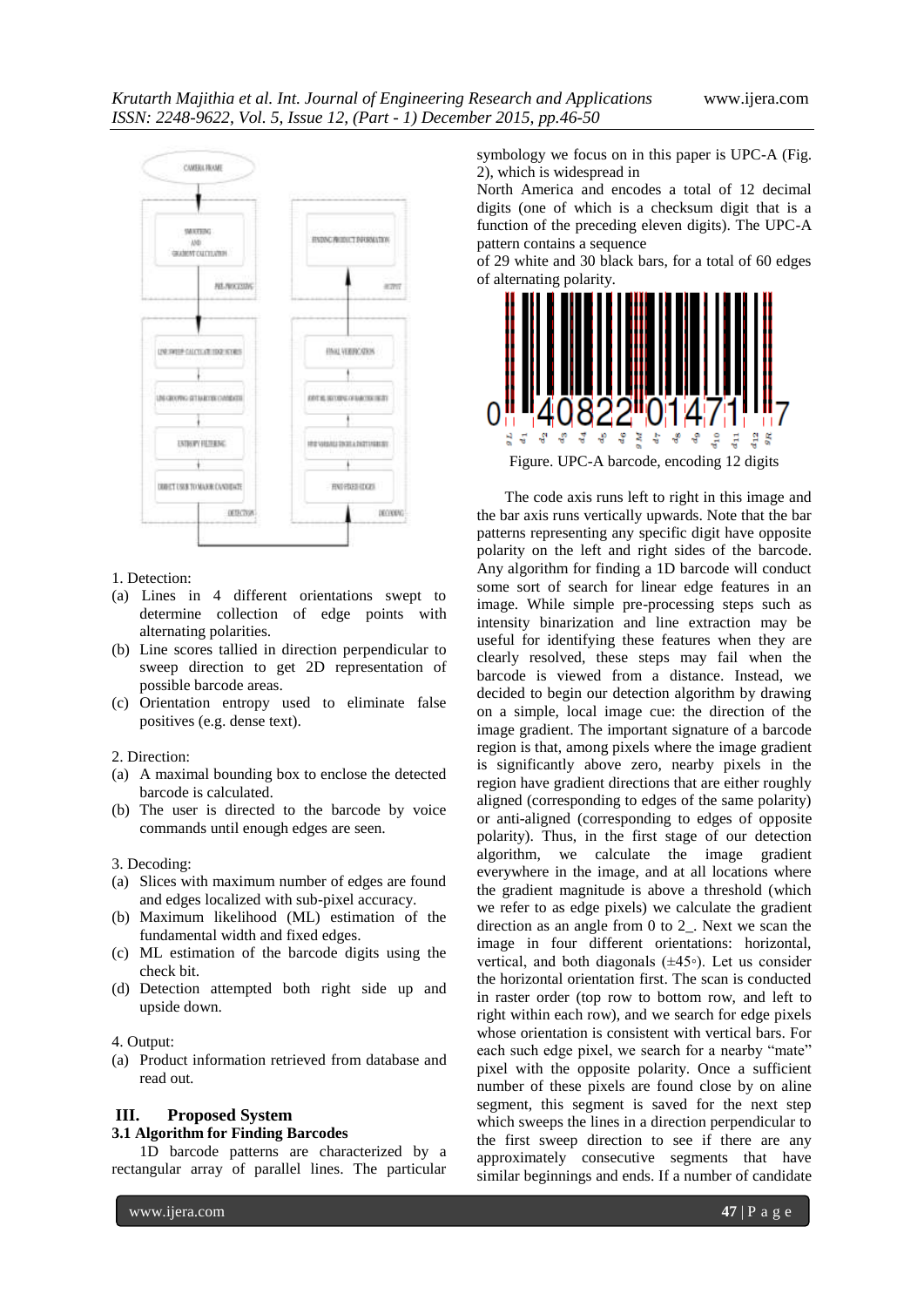line segments with similar beginnings and ends are found in this manner, this area is saved as a possible barcode candidate and passed on to the next stage which eliminates false positives that may arise, such as dense text when seen from a distance. These algorithms are summarized in Figures 3 and 4. The gradient angles which were quantized into 16 bins are histogrammed into 8 bins by combining pixels whose directions are 180 degrees apart. We then calculate the entropy of the resulting distribution, and compare it to a maximum threshold. Since a barcode is expected to only have lines of a single orientation, we expect a low entropy value. This stage eliminates false positives from the previous stage such as text, which has more orientations. As we direct the user to the barcode by giving directional feedback, the localization accuracy also increases.

#### **3.2 Algorithm for Reading Barcodes**

This part is based on a previous publication by the authors, , that models a barcode as a deformable template. We start with an initial estimate of the fundamental width, X, of the barcode (i.e. the width of the narrowest black or white bar) using the end points of the barcode bounding box from the previous stage. We first model the "fixed edges" of a UPC-A barcode, which are shown in Figure 2 as the guardband edges and the digit boundaries shown in red. We model these fixed edges and digits conditioned on the barcode slice as obeying a Gaussian distribution centered around their expected geometric locations (which consists of their expected absolute distance from the left barcode edge and their relative distance from the previous fixed edge), and an exponential distribution in terms of their gradient strengths as given below: P(E,D|S) / e−L (E,S)− G  $(E,D)$  (1) where  $L(E, S)$  is the (log) likelihood term that rewards edge locations lying on high-gradient parts of the scan line , and G(E,D) is the geometric term that enforces the spatial relationships among different edges given the digit sequence.

By assuming conditional independence of a fixed edge from the previous fixed edges given the immediately prior edge, we can come up with a Markovian description of the fixed edges. This allows us to the find the maximum likelihood estimate of these locations efficiently using the Viterbi algorithm. We then iteratively refine this estimate and the fundamental width until we are satisfied with our estimate.

Once we find the fixed edge locations, we calculate the probabilities of the "in-digit" edges for each barcode digit, which gives us a distribution on the probabilities of each digit  $0, \ldots, 9$  for this location. These are then used in conjunction with fixed edge estimates to get an overall estimate of the barcode. Since the digits are not conditionally independent due to the check bit, we use an auxiliary

variable that is a running parity and preserves these probabilities as well as obeying the Markovian property. Hence, we can once more use the Viterbi algorithm to efficiently calculate the maximum likelihood estimate of the barcode. We use a multicandidate Viterbi algorithm to ensure that the probability of our estimate is sufficiently larger than the probability of the second best ML estimate. We also ensure that the estimate is at most 1 digit away from the individually most likely digit estimates, since the parity digit is only guaranteed to find single-digit errors. This algorithm is summarized in Figure 5.

| <b>INITIALIZATION:</b>                                                                                             |  |
|--------------------------------------------------------------------------------------------------------------------|--|
| $\tau_C =$ minimum gradient threshold                                                                              |  |
| $v_{11} =$ meanum # of edges required                                                                              |  |
| $d_E =$ maximum distance between consecutive edges                                                                 |  |
| <b>SWEEP:</b>                                                                                                      |  |
| for orientation $t = 0.45, 90, 135$ the                                                                            |  |
| for ine l = 1,, lastLincInThisOrientation do                                                                       |  |
| rouxf $-1$                                                                                                         |  |
| for pitel i = 1,, lastPixelOnThisLine do                                                                           |  |
| Let j be the last pixel on this line that was counted.                                                             |  |
| If $\nabla I_0 > r_G$ then                                                                                         |  |
| //Gradient above threshold and angle approx, perpendicular to sweep line                                           |  |
| If $\angle \nabla L \approx 1$ orientation then                                                                    |  |
| If $ \nabla I_t  \geq \max\{ \nabla I_{t-1} ,  \nabla I_{t+1} \}$ then //non-traximum suppression                  |  |
| If $\angle \nabla I_1$ is $\approx 380$ degrees out of phase with $\angle \nabla I_1$ , and $d_{11} < d_{22}$ then |  |
| $count \leftarrow next + 1$ (levent this give)                                                                     |  |
| dw                                                                                                                 |  |
| $count \leftarrow count - 1$ (lipixel with strong gradient at wrong orientation)                                   |  |
| else if $d_{\alpha} > d_E$ then free edge pixel seen in a while                                                    |  |
| $count \leftarrow count - 1$ ;                                                                                     |  |
| If $d_{ij} > 2$ » de then Ano edges in a long while                                                                |  |
| $count \leftarrow 0$ //end of candidate segment                                                                    |  |
| If count = 0 then //see if end of segment has been muched                                                          |  |
| scove -- maxiclassSynon rount(i) . Decore is the max count for this segment                                        |  |
| if some > ng then fif the minimum #edges has been seen                                                             |  |
| Record this segment as a barcode candidate segment for this line                                                   |  |
| dar                                                                                                                |  |
| Discard the segment                                                                                                |  |

Figure : Line Scan Algorithm

probabilities of the "in-digit" edges for each barcode digit, which gives us a distribution on the probabilities of each digit 0, . . . , 9 for this location. These are then used in conjunction with fixed edge estimates to get an overall estimate of the barcode. Since the digits are not conditionally independent due to the check bit, we use an auxiliary variable that is a running parity and preserves these probabilities as well as obeying the Markovian property. Hence, we can once more use the Viterbi algorithm to efficiently calculate the maximum likelihood estimate of the barcode.

We use a multi-candidate Viterbi algorithm to ensure that the probability of our estimate is sufficiently larger than the probability of the second best ML estimate. We also ensure that the estimate is at most 1 digit away from the individually most likely digit estimates, since the parity digit is only guaranteed to find single-digit errors.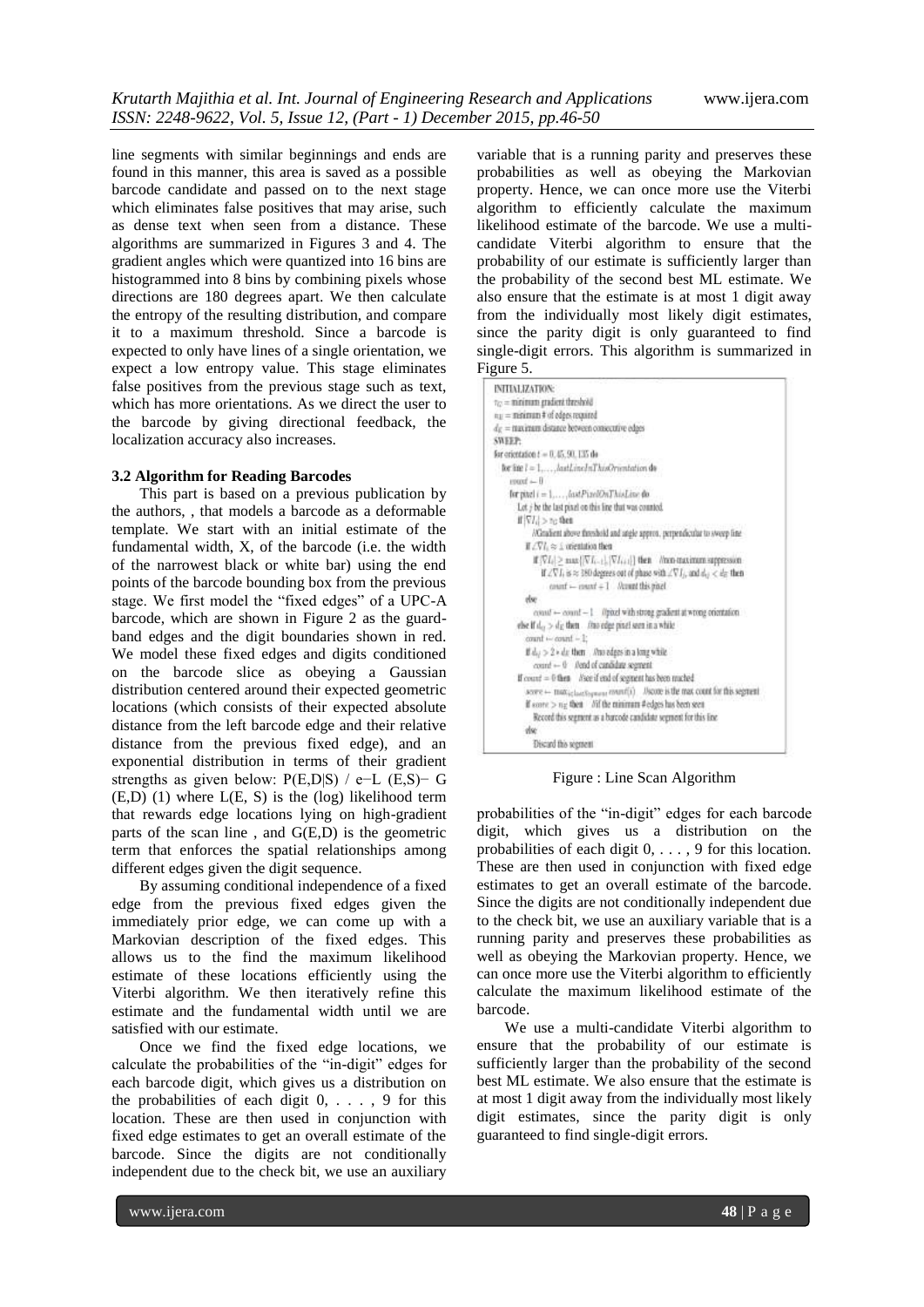### **3.3 Methodology**

## 3.3.1. Color Conversion

Using video capture from the board, the image is taken from the camera to Simulink and is converted from YCrCb to RGB for better processing in Simulink. The conversion requires taking the YCrCb and splitting it into the three color signals of Y, Cr, and Cb. After the split, since the Cr and Cb are smaller in dimension than Y, the Cr and Cb are upsampled using chroma resampling and transposed to match the dimensions of RGB from the 4:2:2 to 4:4:4. The three color signals are transposed again before sending them to the color space conversion from YCrCb to RGB still in three separate signals. The separate RGB signals are concatenated with a matrix concatenate for one to use as display, and for another line, it is sent to convert from RGB to intensity. The grayscale version of the image will be inserted to the feature calculations.This process of color conversion is also reversed before sending to output of board, except in this case, it will be from RGB to YCrCb.

#### 3.3.2 Feature Calculations

The feature calculations module of the algorithm creates 3 scanlines for scanning barcodes as well as calculating the pixel values from the barcode intensity image in a given row to a vector. First a Gaussian filter is implemented to smooth out the image gradient identified as the barcode region. The gradient of the scanlines are set and validated so that the scanlines are inside the appropriate range. Then, the mean and standard deviation of the pixel intensities are calculated for the barcode area. The range of pixel parameters, f\_low and f\_high, for setting the color is determined. Pixels on the scanlines are compared to the f low and f high intensity values. A pixel is considered black if its value is less than f low, and it is considered white if its value is f\_high or larger. The remaining pixels are proportionally set between white and black. Black pixels are set to 1 and white pixels are set to -1. From the calculations, the vector of pixels from the scanlines is inputted to the barcode recognition. The scan lines are also sent to display to be added to the real time video.

#### 3.3.3. Barcode Recognition

The barcode recognition module consists of three parts: bar detection, barcode detection, and a barcode comparison block. The bar detection block detects bars from the barcode feature signal. First, it tries to identify a black bar, if it is not there, then the first bar has zero width. If there is a black bar, then it calculates the pixels of the black bar. For the white bars, it does the same. After the bar detections, the barcode detection begins with the beginning bars and calculates all the possible values of barcode values

that may form a valid string with all the possible separators. This function returns sequence of indices to barcode guard bars. The barcode comparison block takes in the codebook for all the encoded GTIN 13 barcode values. It also reverses it for determining the last 6 digits of the GTIN 13 barcode. The barcode recognition block takes in the barcodes and tries to match up the barcode with the numbers of pixels generated from the bar detection. In order to ensure better accuracy, the values are calculated from the left to right and right to left. The normalized confidence is calculated. The barcode recognition block set returns the barcode and the normalized confidence.

#### 3.3.4. Barcode Validation

In the barcode validation stage of the algorithm, the simple calculation is used to determine whether the barcode is valid or not. It is calculated by taking the even elements and multiplying them by three. Then, add the sum of the odd elements with the sum of the even elements. Take 10 mod the sum and subtract 10. If the answer is the same as the check digit, which is the last digit, then the barcode is valid. This validation along with a confidence level higher than the threshold allows the barcode to be displayed on the screen.

#### 3.3.5. Display

The display adds the scan-lines to the real time video and displays the barcode only if it is validated and has a high enough confidence level to enable the switch for display. All the information is sent to the module to convert the 3 dimensional matrices back to 2D matrices. Then, RGB is converted to YCrCb format to display through the board.

#### 3.3.6. System Implementation

After designing and testing the algorithms primarily in Matlab, the entire code base was ported to C++ for speed. The system was executed on a desktop computer with an inexpensive webcam, and the manual focus of the webcam was set to an intermediate focal distance: far enough for the webcam to resolve barcodes sufficiently well to be detected at a distance, but close enough for the webcam to resolve the barcode clearly enough to read properly at close range. We also experimented with autofocus webcams, but the time lag due to the autofocus feature proved to be impractical for a realtime system. Microsoft Speech API was utilized for the oral directional feedback. We devised a simple acoustic user interface to guide the user to the barcode. For each image frame, if a candidate barcode is detected then the system issues directional feedback instructing the user to move the camera left, right, up or down to better center the barcode in the field of view. If the barcode is oriented diagonally